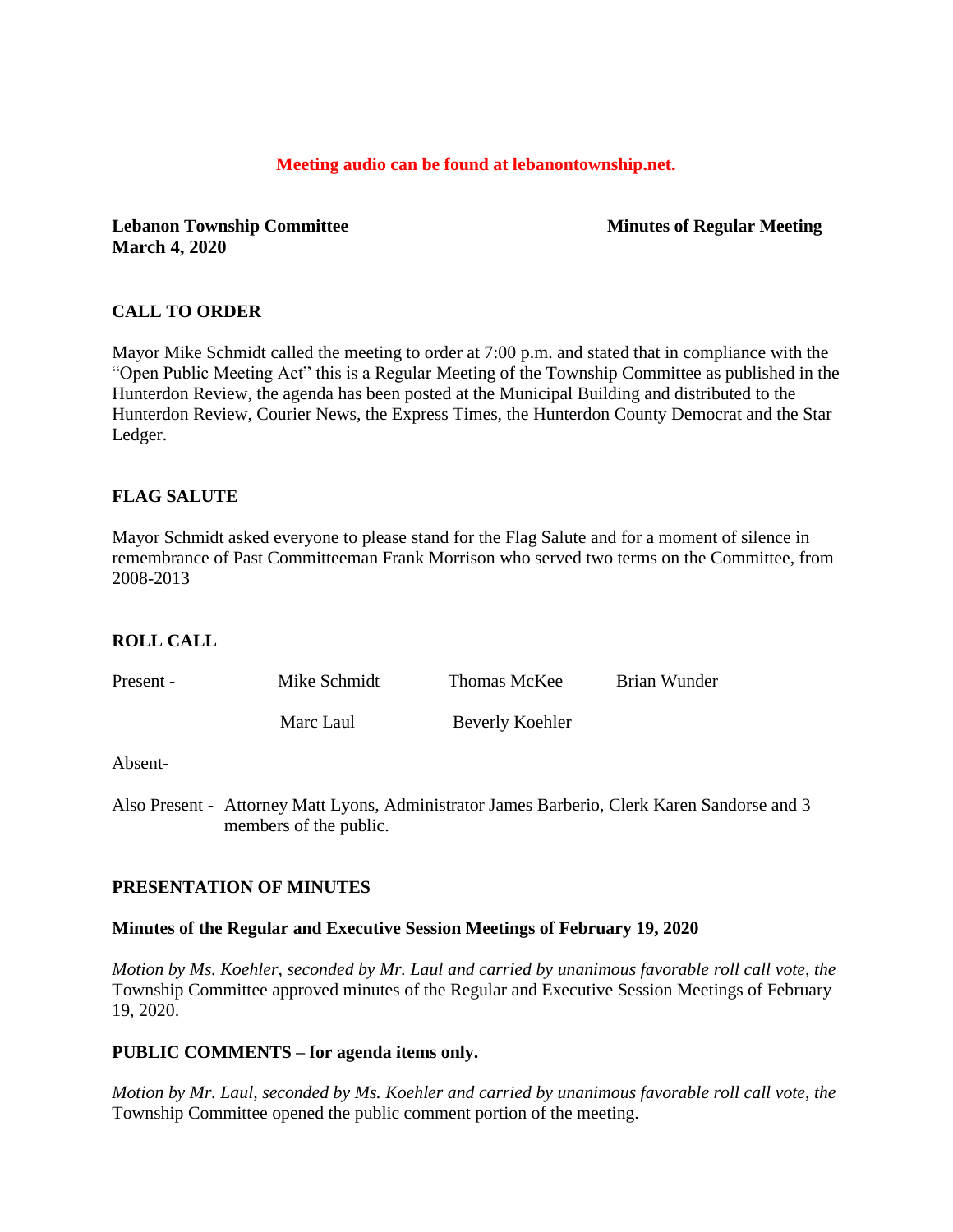LTCM 03/04/2020 Page **2** of **4**

There were no comments from the public.

*Motion by Mr. Wunder, seconded by Mr. Laul and carried by unanimous favorable roll call vote, the* Township Committee closed the Public Comment portion of the meeting.

# **ORDINANCES**

# **Introduction – Ordinance 2020-03**

Mr. Laul stated that with the anticipated closing of the bridge on Route 513, for repairs, this ordinance will help the police to enforce the truck route that the County has designed. The County said that they would provide the necessary signs if the Township adopts an ordinance.

*Motion by Mr. Laul, seconded by Ms. Koehler and carried by unanimous favorable roll call vote, the*  Township Committee approved Ordinance No. 2020-03, on first reading, as entitled below.

# TOWNSHIP OF LEBANON COUNTY OF HUNTERDON STATE OF NEW JERSEY ORDINANCE 2020-03 AN ORDINANCE REGARDING TEMPORARY WEIGHT RESTRICTIONS

# **Public Hearing to be held on March 18, 2020**

# **OLD BUSINESS**

# **Municipal Office Door Replacement – Change of Contractor**

Mayor Schmidt said that over a year ago new doors were ordered for the Municipal Office. There have been a number of delays from the vendor who the doors were ordered from. The doors are now to be delivered in March. The general contractor who quoted the installation would like to transfer the contract to the subcontractor for the same terms and conditions.

*Motion by Mr. Wunder, seconded by Ms. Koehler and carried by unanimous favorable roll call vote,* the Township Committee rescinded the contract with Distinctive Builders for the installation of the municipal office doors.

*Motion by Mr. Wunder, seconded by Mr. Laul and carried by unanimous favorable roll call vote, the* Township Committee awarded a contract to Malone Construction with the same terms and conditions as Distinctive Builders, to install doors near the Committee meeting room and reception area, at a cost of \$12350.00.

# **Township Appreciation Event**

Mr. Laul had nothing to report at this time.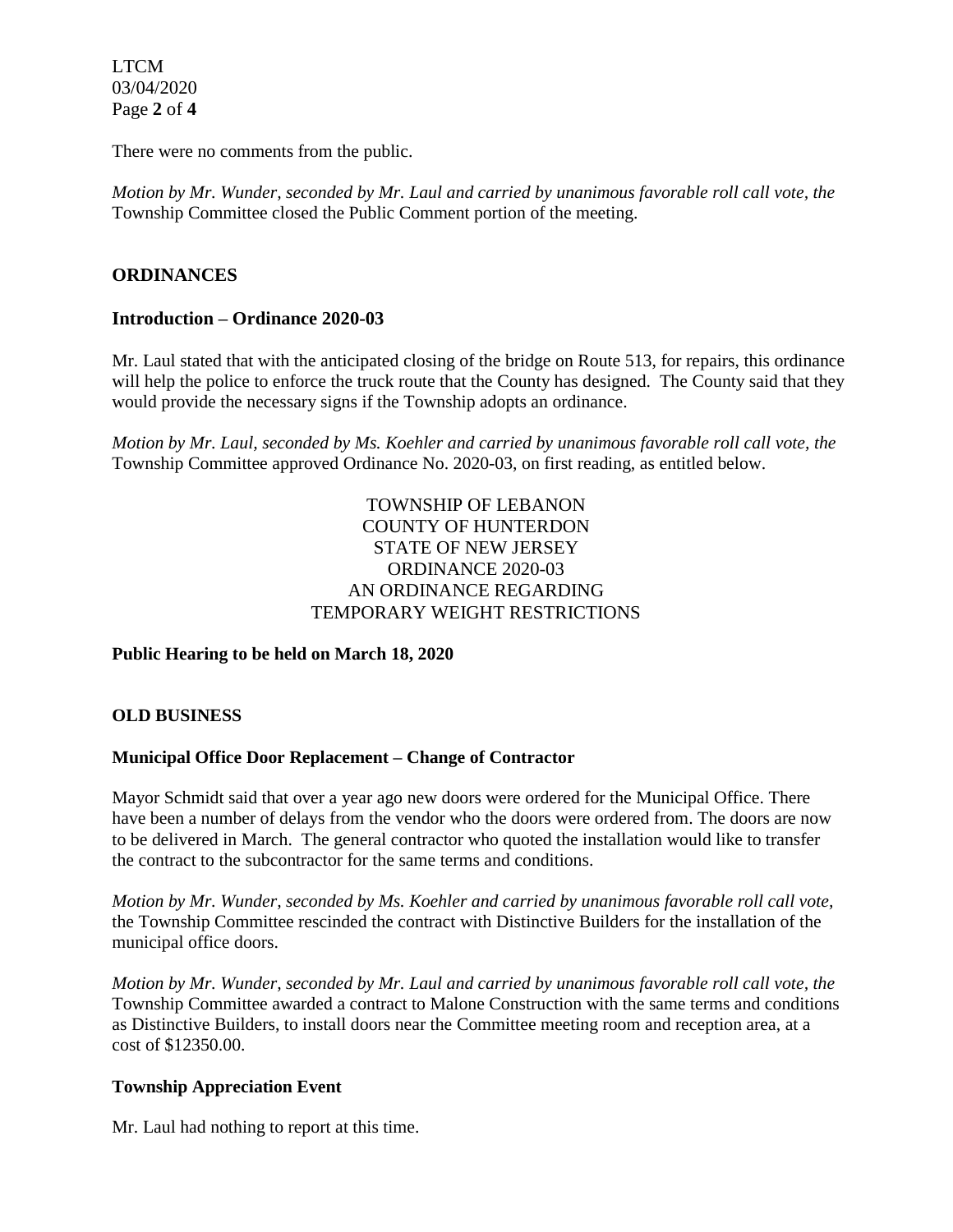LTCM 03/04/2020 Page **3** of **4**

### **ADMINISTRATOR UPDATE**

Mr. Barberio informed the Committee that he is close to finalizing the Policy and Procedures manual and will be sending it to Attorney Lyons for his review. It should be completed by April. Mr. Barberio is also working on harassment training for elected officials, employees and volunteers.

Mr. Barberio said that he will be meeting with two representatives from CWA to offer the proposal provided by the Township Committee.

Starting in April, Mr. Barberio will be conducting staff meetings which will be held the Wednesday before each Committee meeting.

Mr. Barberio created an overtime and comp time spreadsheet. He will be providing the Committee with a year to date analysis for each Department on a monthly basis at Committee meetings.

Mr. Barberio stated that he, the Municipal Clerk, Police Chief and DPW Manager had an introductory meeting with PMA Group, Statewide Insurance and Groendyke Insurance. They will be able to assist the Township with Risk Management matters, harassment training and safety controls.

Mr. Barberio will also be creating a spreadsheet for payroll.

#### **NEW BUSINESS**

Mayor Schmidt stated that there was a conference call held yesterday with Governor's Office relative to the Coronavirus (COVID-19). There were no active cases in NJ as of 4 p.m. yesterday. The call was mostly to start a communication line. As events may require local action, the communication will filter through the Hunterdon County Health Department to the municipalities. The call was to let those know that there is a communication infrastructure being put into place.

Mr. Wunder stated that he assisted the Food Pantry with an ice issue that they had.

Mr. Wunder attended an event at Veteran's Haven, as the Township's liaison and a member of Rolling Thunder and assisted in serving meals to the veterans. Chapter 3 Rolling Thunder holds an event at Veteran's Haven the 2<sup>nd</sup> Tuesday of each month.

Mr. Wunder has an email out to Meals on Wheels as he would like to participate in delivering meals.

# **PRESENTATION OF VOUCHERS**

Committee Members provided a description of vouchers exceeding \$1000.00.

*Motion by Mr. Laul, seconded by Mr. Wunder and carried by unanimous favorable roll call vote, the* Township Committee approved the March 4, 2020 bill list in the amount \$71,421.49